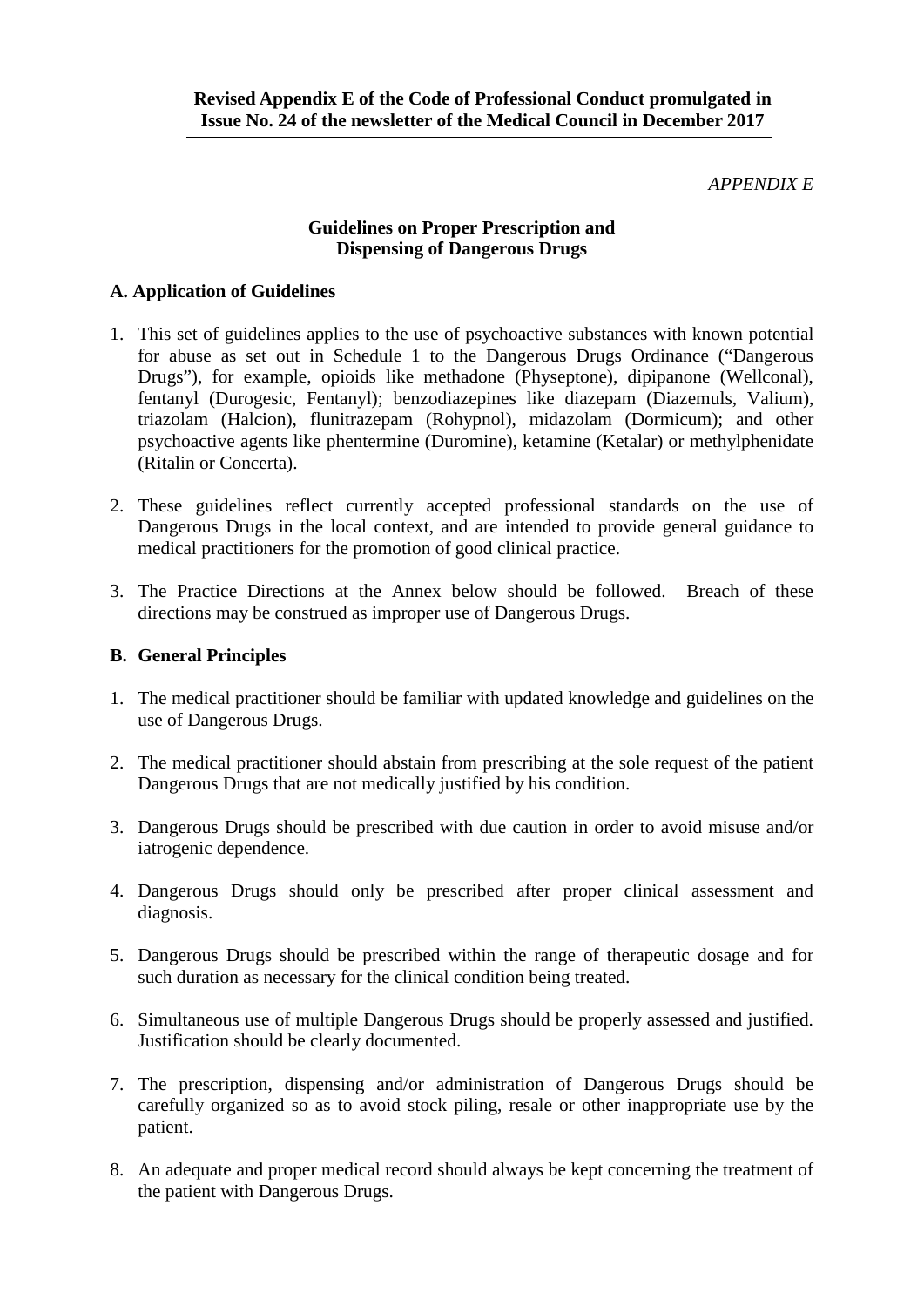- 9. Special clinical problems deserve expert advice. Appropriate referral to specialists or programmes should always be considered.
- 10. All medical practitioners should comply with all the provisions in the Dangerous Drugs Ordinance and Regulations.

# **C. Handling of Dangerous Drugs Dependence**

Doctors who use Dangerous Drugs for the management of patients who have become dependent on such drugs ("Dependents on Dangerous Drugs") should ensure the following:-

- 1. They should have relevant training or experience in the management of drug dependence.
- 2. They should keep themselves updated with relevant guidelines/information published by appropriate professional bodies.
- 3. Appropriate referral should be made to substance abuse clinics, drug addiction counselling centres, and other available services or facilities in the community with resources and support for a comprehensive care (including physical, psychological, and social aspects) for Dependents on Dangerous Drugs. More information can be found in the website of Narcotics Division of the Security Bureau.
- 4. Dependents on Dangerous Drugs should be ensured attentive and conscientious care by the attending medical practitioner. Medical practitioners must know their limitations.
- 5. In every case, the attending doctor should assess the patient thoroughly, formulate a suitable management plan, keep an adequate medical record concerning the treatment of the patient with Dangerous Drugs and monitor the outcome.

# **D. High-Volume Consumption**

Significant social harm can be caused by misuse of Dangerous Drugs supplied by medical practitioners or the inadvertent flow of such drugs into the "black market". These are especially prone to occur, when Dangerous Drugs are used in large quantities on out-patient basis in non-programme settings. To fulfill our social obligation and to avoid disrepute to our profession, the following measures are considered essential for all medical practitioners regularly prescribing large quantities of Dangerous Drugs:-

- 1. The use of Dangerous Drugs should be reviewed regularly to ensure that their use meets the standards as stipulated in sections B and C. In every case, the use or continued use of Dangerous Drugs should be adequately accounted for. Dangerous Drugs should be withdrawn appropriately wherever their use is considered ineffective, inappropriate, or unnecessary.
- 2. Careful measures should be taken to guard against misuse of Dangerous Drugs so supplied. Examples of such measures may include:-
	- (a) the dosage should be within therapeutic range. Strong justification should be properly documented if it exceeds the therapeutic range.
	- (b) regular follow-up assessment, preferably monthly. Exceptions with appropriate justification could be allowed.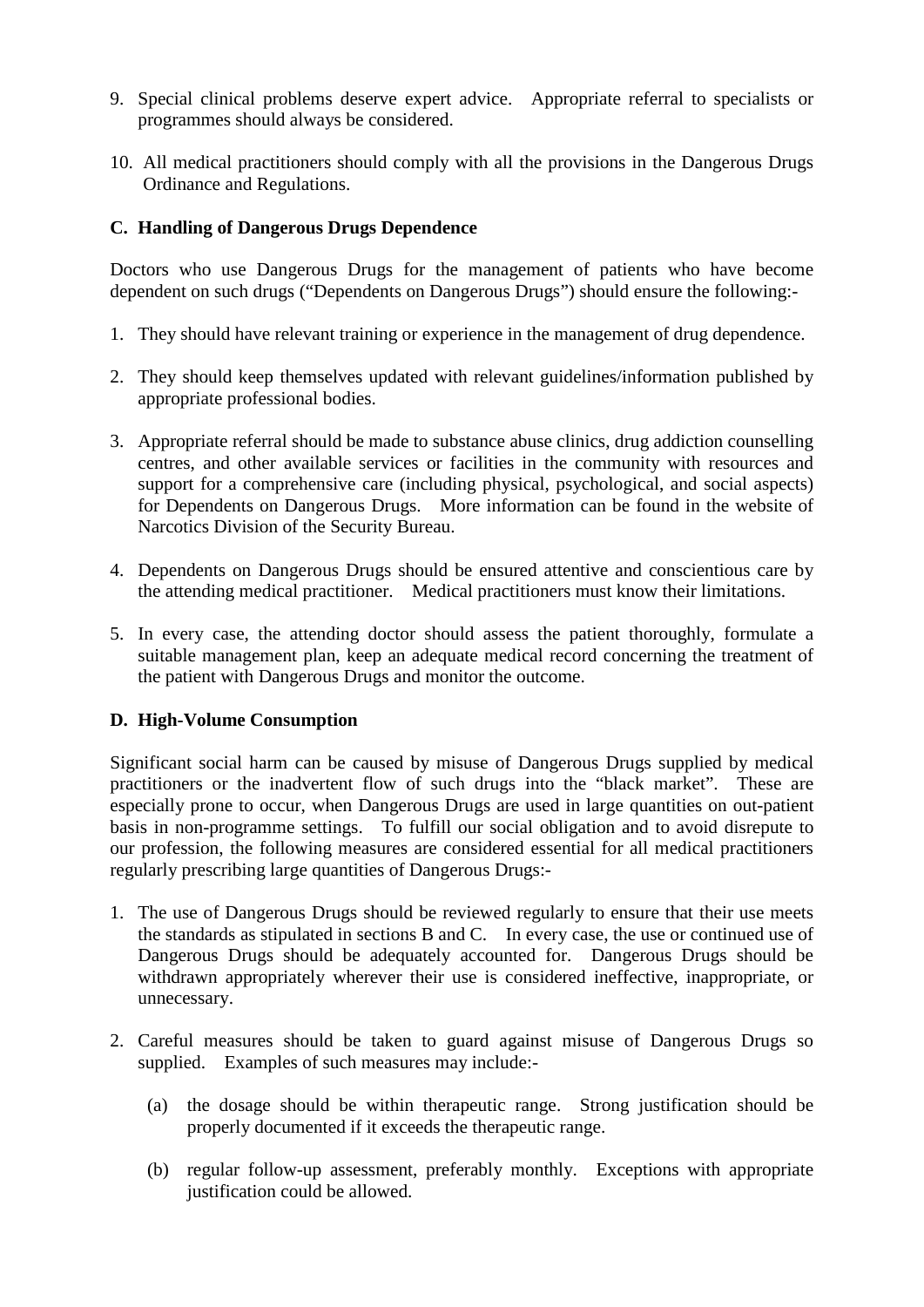- (c) minimize the quantity of Dangerous Drugs dispensed per visit, bearing in mind that the practitioner has the responsibility to decide the proper medication with appropriate duration and justification.
- (d) detailed record of justification and prescription.
- (e) direct supervision of drug-taking where possible.
- (f) random urine checking.
- (g) notification to Central Registry of Drug Abuse with patient's consent.
- (h) other measures as appropriate, e.g. referral to appropriate specialists (e.g. to pain clinic for patients in chronic pain), regular checking of unfinished drugs.
- 3. If a medical practitioner is not satisfied with the measures he has taken in relation to sections D.1 and D.2, he should seek advice and assistance from the "Advisory Committee on the Use of Psychoactive Agents" of the Hong Kong Medical Association. Continued use of large quantities of Dangerous Drugs cannot be accepted as proper medical practice, unless reasonable measures have been taken against possible misuse.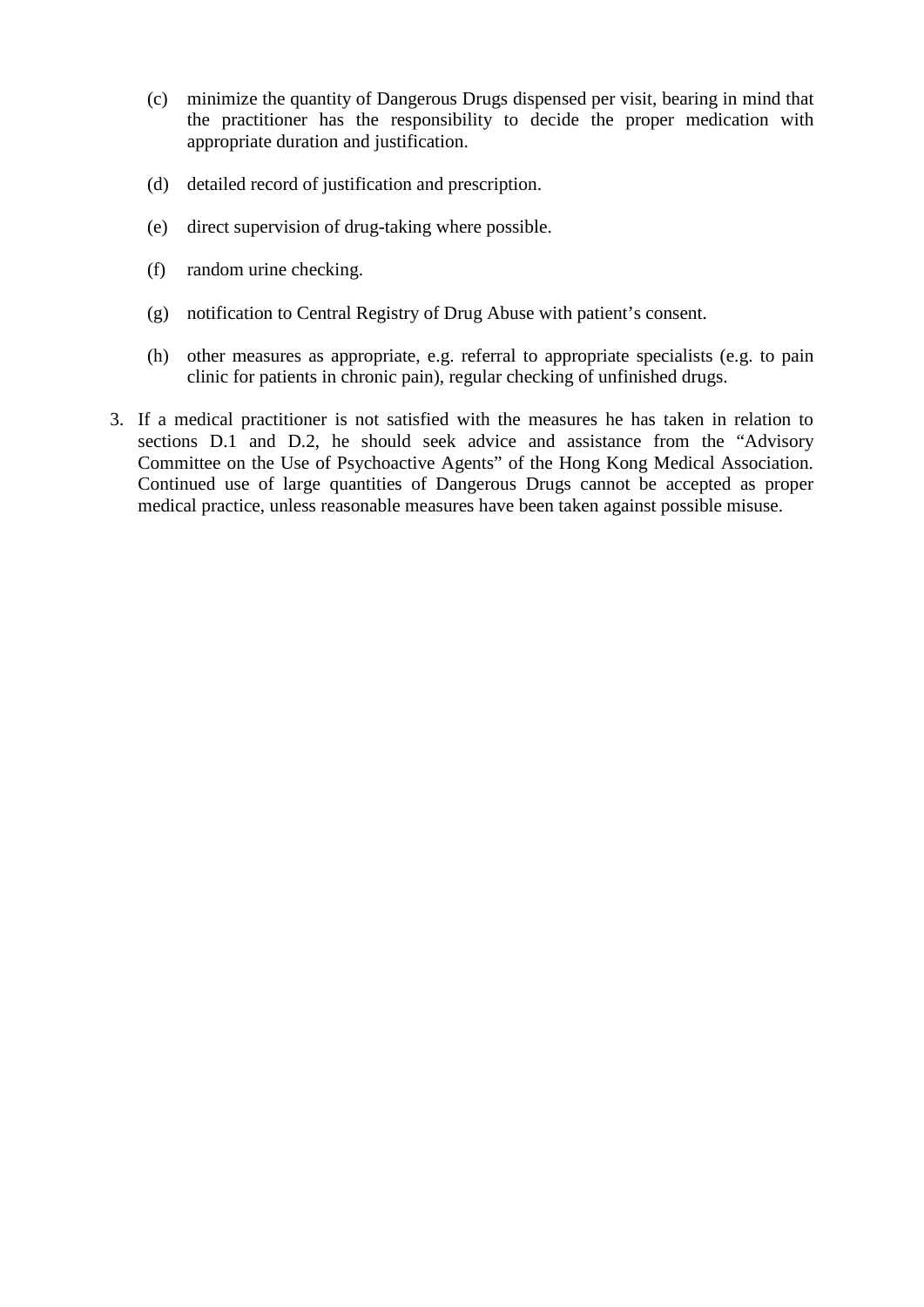# **Annex – Practice Directions for the Use of Dangerous Drugs**

The following Practice Directions for selected Dangerous Drugs should be followed.

- 1. Practice Directions for use of benzodiazepines
- (a) Initial assessment of the patient should include:-
	- (i) proper history and examination
	- (ii) appropriate investigation
	- (iii) proper diagnosis and/or diagnostic formulation
	- (iv) education and counselling
- (b) Patients on benzodiazepines should be informed of the following:-
	- (i) Drugs are only part of the management plan;
	- (ii) Drug dependence is likely to occur with improper use;
	- (iii) Various adverse effects, which include impairment of the performance of skilled tasks and driving;
	- (iv) Interactions with drugs and alcohol are potentially dangerous.
- (c) The lowest effective dose with therapeutic range which can control the symptoms should be used.
- (d) In general, initial prescription and/or dispensing of benzodiazepines should be kept to the minimum appropriate dosage and duration.
- (e) For repeated and/or prolonged prescription, there should be a properly documented management plan.
- (f) If the duration of initial treatment is likely to be prolonged, the patient should be properly reassessed periodically. Alternative methods of therapy, if any, may be offered. In case of clinical problems which cannot be adequately dealt with, expert advice should be sought, or patients be referred to appropriate specialists or programmes.
- (g) Benzodiazepines should be prescribed with caution especially to patients under 18 and the elderly in which cases the prescribing doctor should fully justify the use. Such justification should be properly documented.
- (h) Caution should be exercised in the use of benzodiazepines in the treatment of major depression.
- (i) Caution should be exercised in prescribing benzodiazepines for patients where there is a history or evidence of alcohol abuse or substance misuse (particularly sedative-hypnotic drugs).
- (j) Caution should be exercised in the use of benzodiazepines for bereavement-related problems. A tapering-off regime should be used to minimize benzodiazepine withdrawal symptoms.
- (k) Simultaneous use of multiple benzodiazepines should be prescribed with caution and its justification should be documented.